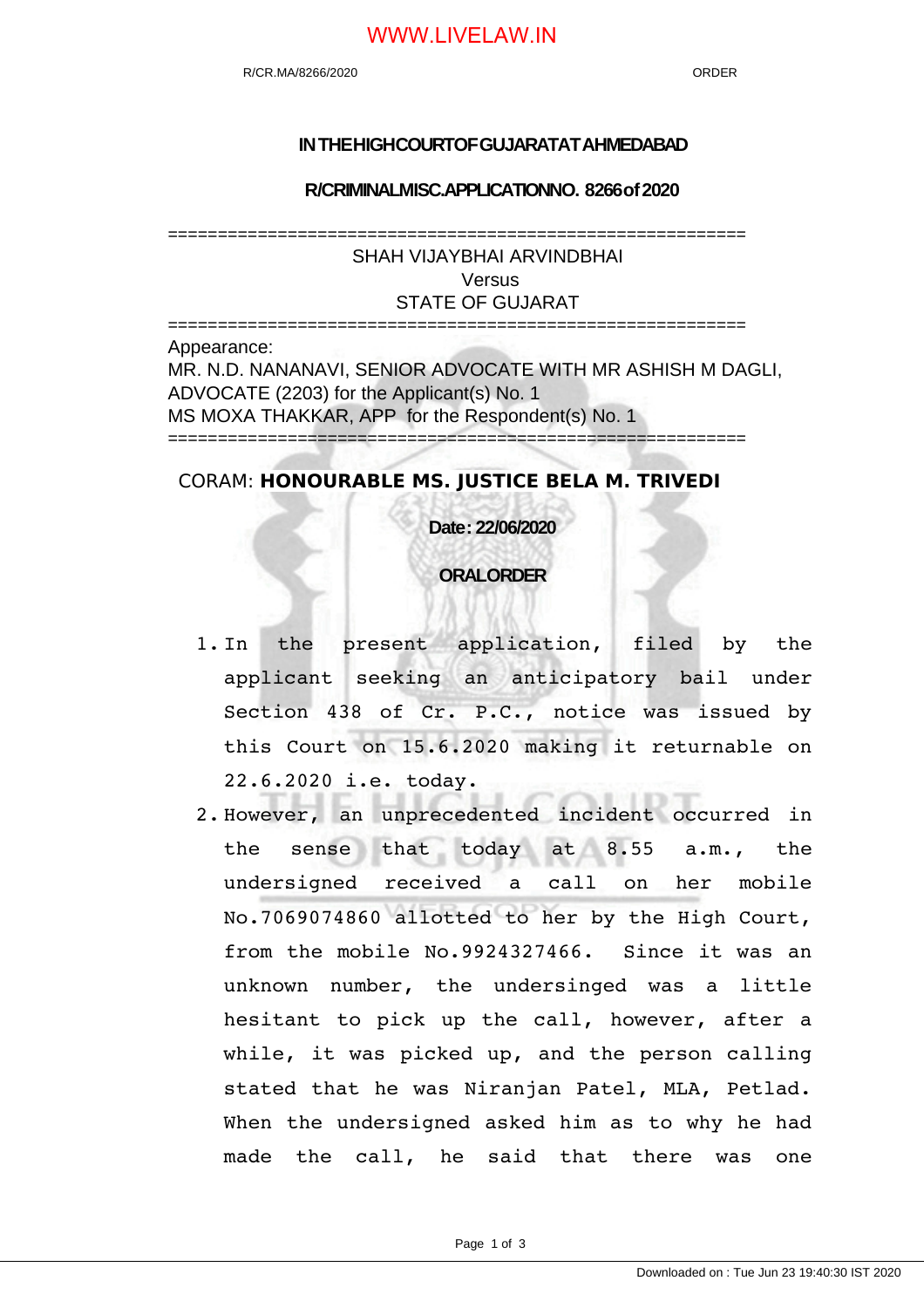# WWW.LIVELAW.IN

#### R/CR.MA/8266/2020 ORDER

Criminal case listed today. At that point of time, the undersigned immediately stopped him and told him that he could not have called the undersigned like this, and disconnected the phone. Thereafter, the said person again made three calls one after the other, however, they were not picked up. Immediately thereafter at 9 a.m., a message in English script was sent from the said mobile number, stating that the Criminal Case No.8266 of 2020 Vijaybhai Arvindbhai .. ma aje muddat che, (is fixed today). Since the undersinged was disturbed and furious receiving the said call, she requested the Registrar (I.T.) of High Court to make inquiry as to in whose name the said mobile number was registered. He intimated the undersigned that from the Truecaller, it appears that the said number belongs to one "Tosif Faiz Xerox", havig Vodefone connection.

3. When the matter was called out for hearing today through video conferencing, the Court asked Mr.Dagli as to when did he speak to his client last, and Mr.Dagli stated that he spoke to his client lastly on Friday i.e. on 19.6.2020. The Court thereafter asked him to take instructions as to who Mr. Niranjan Patel was and how he was connected with the applicant. The matter was kept back for half-an-hour. When the hearing was resumed after half-an-hour, the learned advocate Mr. Dagli along with the learned Sr. Advocate Mr. Nirupam D. Nanavaty, appeared. Mr.